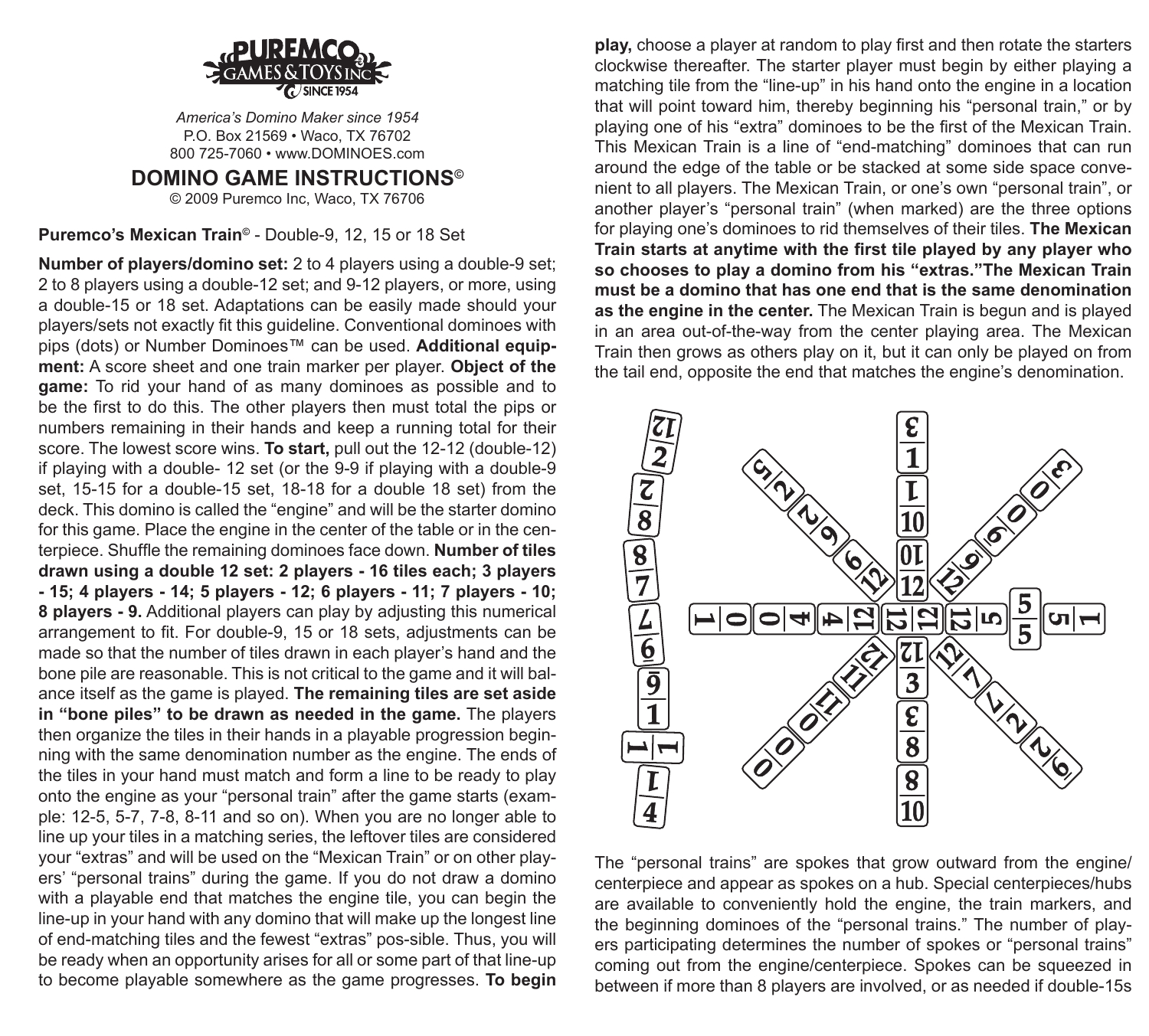or 18s are used. **After the starter has played, the next player to the left does likewise** by playing on or beginning the Mexican Train; or by beginning his own "personal train," which leads off from the engine towards him; or by playing on another player's "personal train" if it has a marker on it. It is always wise to start the Mexican Train as soon as possible as it gives more places to play. This means that you have at least two dominoes in your hand that match the engine and you can use one to start your "personal train" and one to start the Mexican Train. When a player cannot play on his own "personal train" or the Mexican Train, he must draw one tile and try to play it immediately. **If unable to play anywhere, the player passes and must put a marker on the end tile of his "personal train"** (even if it has not been started, he places a marker next to the engine where his train is intended to begin), marking it so that others can play indefinitely on his marked train until he can play on it at which time he removes the marker. To remove a marker from one's "personal train," that player must play only on his "personal train" when it becomes possible and then he removes the marker. Playing on the Mexican Train or some other player's train does not make him eligible to remove his marker. **If a player plays a double (a tile with the identical denomination on both ends) it is placed sideways and he must then play a second domino perpendicular onto the double or onto some other eligible train.** If he plays a double and has no playable follow-up domino to play, he must draw and if he draws a playable domino he can play it on the double or on any eligible train. If he doesn't draw a playable tile, he must pass and place a marker on his personal train. After a double is played and that player has completed his turn and if he has left a double not played upon, all trains become unplayable until the next players can play onto that double. If players cannot play a tile on the double tile, they must draw once and determine if they can play. If they are still unable to play on the double, they pass and must place a marker on their "personal train." Once a tile has been played on the double tile, then everyone can resume play on his or her "personal train," or anyone's train that has a marker on it, or the Mexican Train and the game resumes as normal. **A player can play two doubles consecutively onto two different trains if that player is able to play an additional third tile from his hand (without drawing) onto one of those double tiles. This means that a player could play 3 tiles in one turn.** The next player must play a tile on the open double tile, or draw and play on it, or if he doesn't draw a playable tile, he passes and puts a marker on his personal train. All players must always play when possible even if they have to play a tile out of their train lineup in their hand (which is disrupting, but mandatory). **When any player is left with just one tile in his hand, he must give notice to the other players by tapping his final tile on the table.** This allows other players a chance to lower their score by ridding themselves of a higher numbered tile on their next turn. **General rules:** Players must always play if they have an eligible tile. They cannot at any time hold back and pass and/or draw for

some strategic reason. If there are no more tiles in the bone pile, a player must pass if he does not hold a playable tile, and then place a marker on his train. The game is over when one player has dominoed (played his final tile) or when the game is blocked because no one holds a playable tile and all of the tiles in the bone yard have been drawn and everyone passes and the game is totally stalled. It is possible for a game to end by someone playing a double or two doubles as his last play and without a follow-up domino. When any player has played his last domino no matter if it normally requires a follow-up, the game is over and no other players can play. Then, all players must count the number of pips or numbers on the tiles left in their hands (0, in the case of the player who has dominoed), and give that number to the scorekeeper. As soon as the first round is completed, the next game begins by pulling out the 11-11 if playing with a double-12 set, or 8-8 if playing with a double-9 set, or 14-14 with a double-15 set, or 18-18 with a double-18 set. The starter tile is placed in the middle of the table as the engine, and the rest of the deck is shuffled before drawing hands. All "personal trains" and the Mexican Train must be started with this same numbered tile as the new, center engine tile. Each new game thereafter should begin with the next-lowest double being played as the engine, with the 0-0 tile being the final engine for the last game. **The player with the lowest total score after all the games have been played is the winner.**

## **SuperTrain™**

Double-12 Number Dominoes™ with 21 Wild Dominoes

**Number of players:** 2 to 8 players or more, using the Puremco Super-Train™ game set which consists of 91 Double-12 Number Dominoes™ with 21 wild dominoes for a total of 112 dominoes. Adaptations can be easily made if there are more than 8 players. **Additional equipment:** A score sheet and one train marker per player. The Puremco Dual-Sound Electronic Centerpiece comes with the SuperTrain™ Set and is used to hold the center "engine" domino and the personal train lines that radiate from it. The use of the centerpiece sounders is described in the Centerpiece instructions found elsewhere on this sheet. **Principle of the game: SuperTrain™ is basically played by Puremco's Mexican Train© rules** (found elsewhere on this sheet) **except with the addition of 21 "wild" and "special action" dominoes.** Of these 21, there are 14 wild dominoes that are used to play when unable to follow suit, and there are 4 special action dominoes that can be played to make an opponent be Skipped, or caused to Draw an extra domino, or to Reverse the direction of the game, or for the holder to play Twice. Three of these dominoes allow players to play Anywhere on anyone's train whether or not they have a marker on it. **Object of the game: The same as Mexican Train:** To rid your hand of as many dominoes as possible and to be the first to do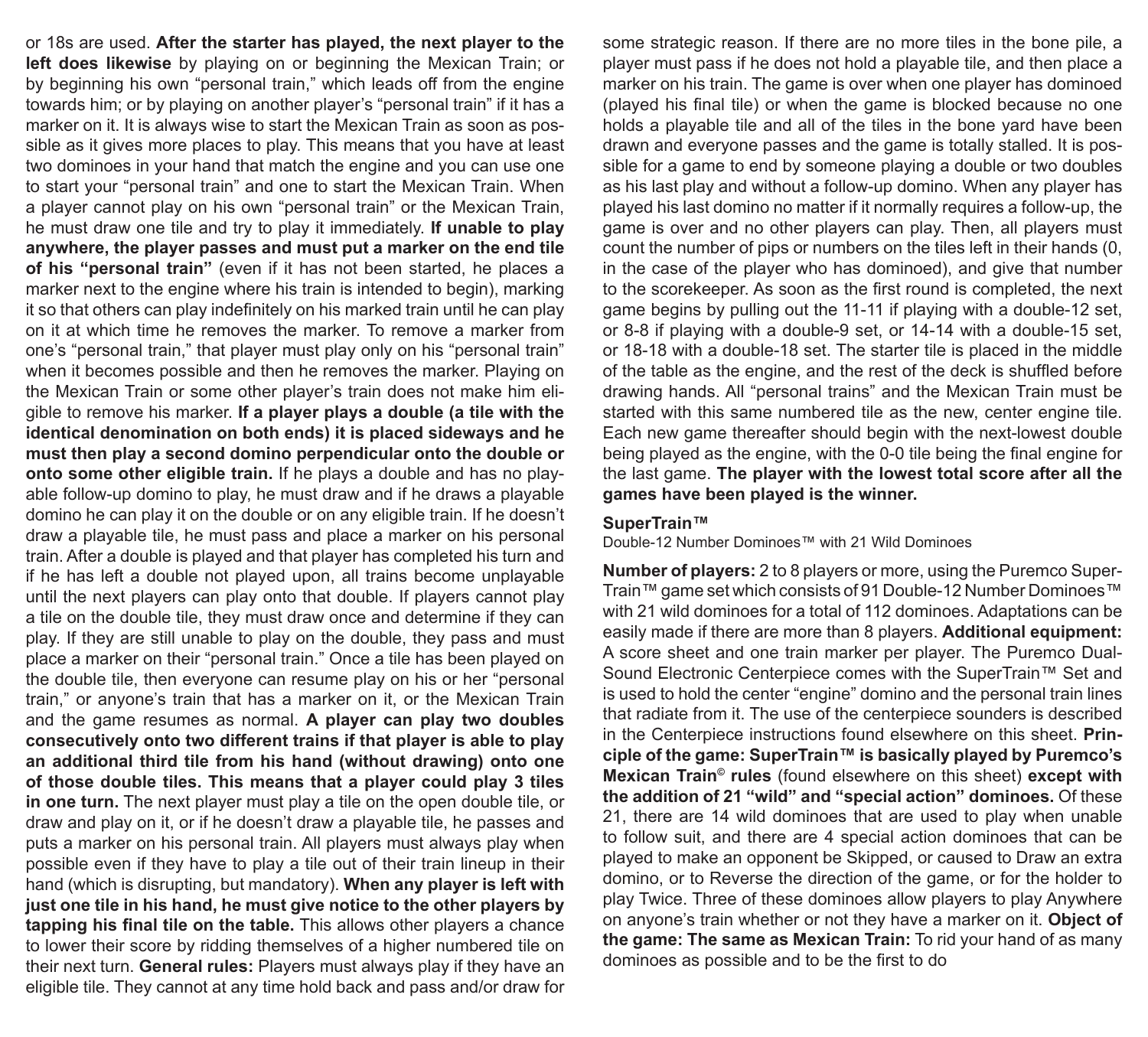this. The other players then must total the numbers on their remaining dominoes and the amounts for each wild symbol (Red Trains and Letters), which count 10 points each plus the number amount on the other end, and then keep a running total for their score. The lowest score wins. To start, pull out the 12-12 (double-12) from the deck. This domino is called the "engine" and will be the starter domino for this game. Place the engine in the center of the table or in the centerpiece. This start-up procedure will be followed in successive games with the 11-11 (double-11) being the next engine, then the 10-10, 9-9 and down to the 0-0 and finally the Train-Train (double Train) on which any domino in your hand can be used to start your personal train. After the engine domino for each game is placed in the centerpiece, shuffle the remaining dominoes face down, and then each player draws his hand. Number of tiles drawn: 2 players - 25 tiles each; 3 players - 23; 4 players - 18; 5 players - 16; 6 players - 14; 7 players - 12; 8 players - 11. Additional players can play by adjusting this numerical arrangement to fit. The remaining tiles are set-aside in "bone piles" to be drawn as needed in the game. The players then organize the tiles in their hands in a playable progression beginning with the same denomination number as the engine. The ends of the tiles in your hand must match and form a line to be ready to play onto the engine as your "personal train" after the game starts (example: 12-5, 5-7, 7-8, 8-11 and so on). To assist in forming your hands and line-ups, the "wild" dominoes can fill in the gaps and extend your lineups for a more playable hand. When you are no longer able to line up your tiles in a matching series, the leftover tiles are considered your "extras" and will be used on the "Mexican Train" or on other players' "personal trains" during the game. If you do not draw a domino with a playable end that matches the engine tile, you can begin the line-up in your hand with any domino that will make up the longest line of end-matching tiles and the fewest "extras" possible. Thus, you will be ready when an opportunity arises for all or some part of that line-up to become playable somewhere as the game progresses. Follow the rules of Puremco's Mexican Train© from this point except with the following additional variations. Wild dominoes with a Red Train symbol can be played at anytime when it is a player's turn and they can be used in any manner possible in your hand to assist in making the longest line-up of continuous playable dominoes. There are 14 basic Wild Dominoes and they are signified with a Red Train symbol on one end. They are the 0-Train, 1-Train, 2-Train, 3- Train…up to the 12-Train and then the Double Train or Train-Train. The Double Train can only be played perpendicular as a double just like any other double and cannot be played onto another double by playing it vertically at a right angle. There are 7 Special Action Wild Dominoes signified with a Red Train on one end and a Letter symbol on the other end. Both ends are wild and either end can be played onto a train line. Their meanings are:

**A-Train (Anywhere)** - Play on anyone's train whether it is marked or not, or play on your own train or the Mexican Trian. There are 3 of these dominoes.

**D-Train (Draw)** - Play on any eligible train. This requires the next player in rotation to draw a domino before he plays. He can then play as normal.

**R-Train (Reverse)** - Play on any eligible train. This reverses the rotation of the game from clockwise to counter-clockwise for the remainder of the game.

**S-Train (Skip)** - Play on any eligible train. This causes the next player in the rotation to be skipped and he misses his turn until the next time.

**T-Train (Twice)** - Play on any eligible train. This allows the holder to play twice, meaning one additional time after he plays the "T" domino. However, under unusual circumstances and if you hold certain playable dominoes, **it is possible to use this "T" domino to play up to 5 dominoes** at once. Example: Play a double, then as the follow-up, play another double elsewhere, and then play the "T" domino onto one of those doubles and then play a double as your second play onto the "T" and then a final domino onto either of the exposed doubles. Only one double can be left exposed after such a play. You may choose not to leave any double exposed by simply **using this same process and playing just 4 dominoes** consecutively onto the same train. You make that choice depending on strategy and how you want to control the next plays for your opponents. Under usual circumstances, after the "T" domino is played, only one additional play can be made. **Another special circumstance:** If you play a double and cannot play a second domino, and you draw a "T", you may play it on the double or play it anywhere, and then play the follow-up domino anywhere eligible and not necessarily onto the double. Or you may play onto the double, depending on how you want to leave the next play for your opponents. **Special Rules for Wild Red Train Dominoes.** The Red Train ends of the dominoes can be played onto any number, symbol or double. You may also play the number end of the wild domino onto another playable domino if it correctly follows suit, and leave the Red Train exposed and use this to your advantage. Example: If playing the Train-3 onto another 3 you may play the 3 onto the 3 and leave the Train as the exposed end, which is wild and can be subsequently played onto by any domino. Or, you can play the Train onto the 3 and leave the 3 on the other end exposed and this requires that only a 3 or another wild domino can be played onto it. This option is especially useful when you are playing on another players' train whereby you'd not want to leave the wild end exposed and make it easy for them to play on their next turn. If it were played on your own train you'd leave the wild end exposed to ease your next play. **Rules for Special Action Wild Dominoes.** These are the 7 dominoes with Red Trains on one end